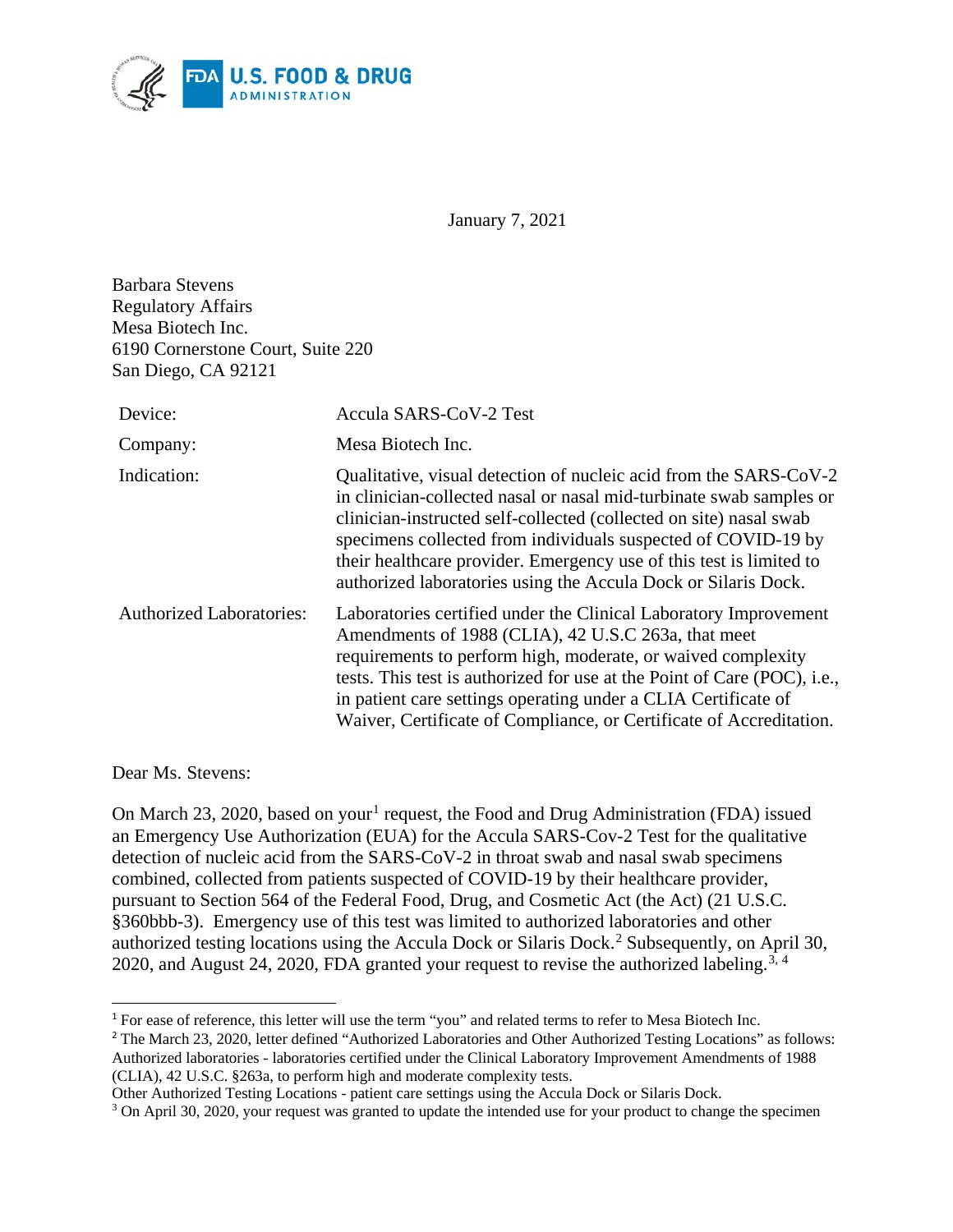$\overline{a}$ 

On October 23, 2020, you requested to revise your EUA. Based on this request, and having concluded that revising the March 23, 2020, EUA is appropriate to protect the public health or safety under section  $564(g)(2)(C)$  of the Act (21 U.S.C. § 360bbb-3(g)(2)(C)), FDA is reissuing the March 23, 2020, letter in its entirety with the revisions incorporated.<sup>[5](#page-1-0)</sup> Pursuant to section 564 of the Act and the Scope of Authorization (Section II) and Conditions of Authorization (Section IV) of this reissued letter, your product<sup>[6](#page-1-1)</sup> is now authorized for use consistent with the indication described above.

On February 4, 2020, pursuant to Section  $564(b)(1)(C)$  of the Act, the Secretary of the Department of Health and Human Services (HHS) determined that there is a public health emergency that has a significant potential to affect national security or the health and security of United States citizens living abroad, and that involves the virus that causes COVID-19. Pursuant to Section 564 of the Act, and on the basis of such determination, the Secretary of HHS then declared that circumstances exist justifying the authorization of emergency use of in vitro diagnostics for detection and/or diagnosis of the virus that causes COVID-19 subject to the terms of any authorization issued under Section  $564(a)$  of the Act.<sup>[7](#page-1-2)</sup>

FDA considered the totality of scientific information available in authorizing the emergency use of your product for the indication above. A summary of the performance information FDA relied upon is included in the Instructions for Use (identified below).

Having concluded that the criteria for issuance of this authorization under Section 564(c) of the Act are met, I am authorizing the emergency use of your product, described in the Scope of Authorization of this letter (Section II), subject to the terms of this authorization.

type from throat swab and nasal swab combined to nasal swab alone and the associated updates to the authorized labeling.

<sup>4</sup> On August 24, 2020, your request was granted to update the authorized labeling of your product to: (1) include mid-turbinate swab specimens as an authorized specimen, (2) update the intended use to reflect more recent authorizations, (3) update the acceptable swab types that may be included in or used with the Accula SARS-CoV-2 Test kit and the associated Technical Bulletin to inform customers, (4) added new clinical data to the performance section, and (5) updated the Healthcare Provider and Patient Fact Sheets to reflect language used in more recent authorizations.

<span id="page-1-0"></span> $5$  The revisions to the March 23, 2020, letter and authorized labeling include: (1) updates to the intended use and authorized labeling documents to revise the authorized specimens to be clinician-collected nasal or nasal midturbinate swab samples or clinician-instructed self-collected (collected on site) nasal swab specimens, (2) include in the authorized labeling a "Accula SARS-CoV-2 Test Quick Reference Guide for Nasal Swab Specimens" for the clinician-instructed self-collected (collected on site) nasal swab specimens, (3) addition of a "Kit Card" in the authorized labeling to instruct the end user where to electronically obtain copies of the authorized labeling, (4) update analytical reactivity/inclusivity data and add a limitation regarding the performance of the assay with SARS-CoV-2 variant with a recent prevalent N gene mutation, (5) update the limit of detection performance data, (6) update the specimen collection and storage processes, (7) add two additional swab types that can be used to manufacture the SARS-CoV-2 external control swabs, and (8) make other minor updates, including to the conditions of authorization to use language more consistent with recent authorizations.

<span id="page-1-1"></span><sup>6</sup> For ease of reference, this letter will use the term "your product" to refer to the Accula SARS-CoV-2 Test used for the indication identified above.

<span id="page-1-2"></span><sup>7</sup> U.S. Department of Health and Human Services, *Determination of a Public Health Emergency and Declaration that Circumstances Exist Justifying Authorizations Pursuant to Section 564(b) of the Federal Food, Drug, and Cosmetic Act, 21 U.S.C.* § *360bbb-3*. 85 FR 7316 (February 7, 2020).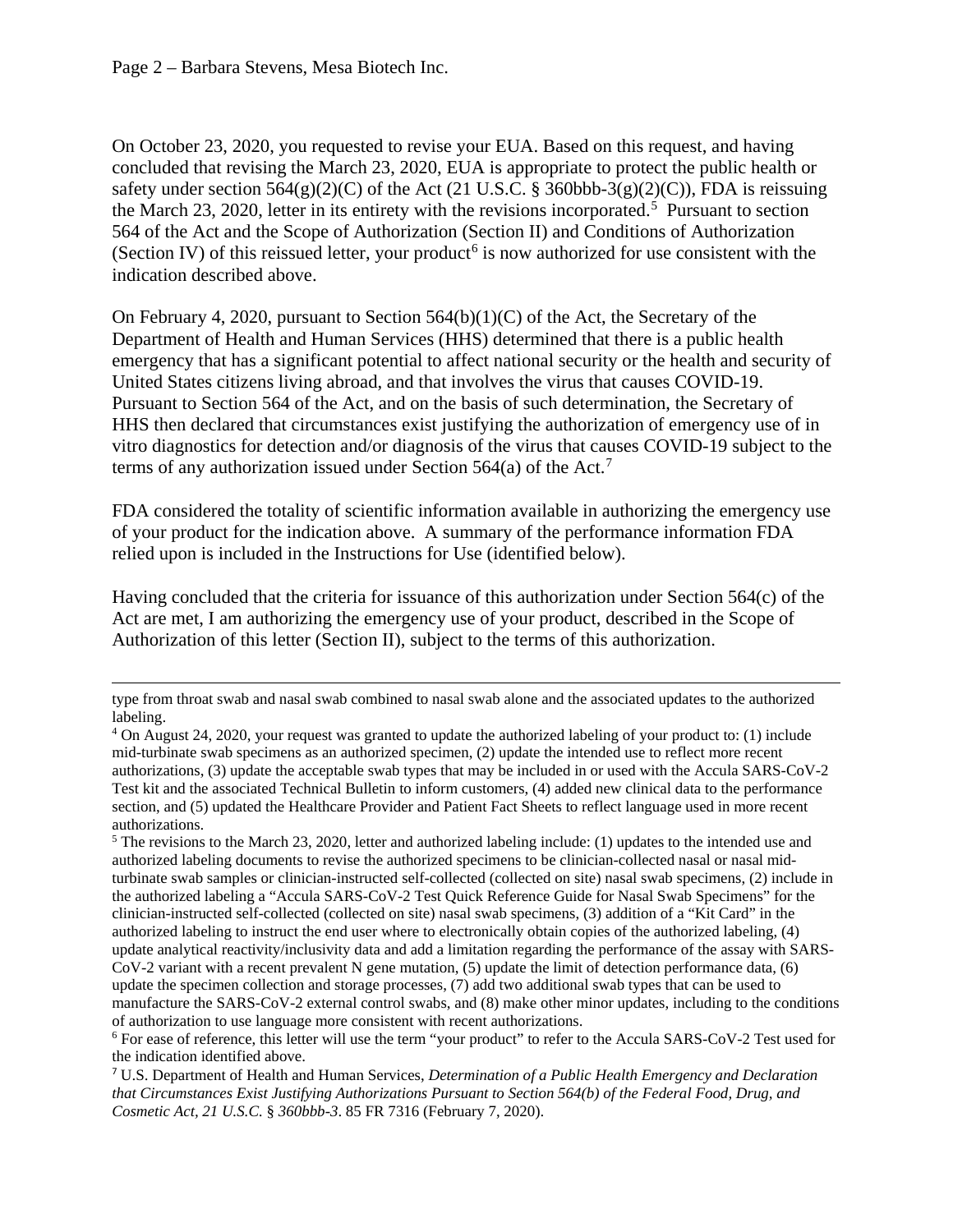Page 3 – Barbara Stevens, Mesa Biotech Inc.

#### **I. Criteria for Issuance of Authorization**

I have concluded that the emergency use of your product meets the criteria for issuance of an authorization under Section 564(c) of the Act, because I have concluded that:

- 1. The SARS-CoV-2 can cause a serious or life-threatening disease or condition, including severe respiratory illness, to humans infected by this virus;
- 2. Based on the totality of scientific evidence available to FDA, it is reasonable to believe that your product may be effective in diagnosing COVID-19, and that the known and potential benefits of your product when used for diagnosing COVID-19, outweigh the known and potential risks of your product; and
- 3. There is no adequate, approved, and available alternative to the emergency use of your product. [8](#page-2-0)

#### **II. Scope of Authorization**

I have concluded, pursuant to Section  $564(d)(1)$  of the Act, that the scope of this authorization is limited to the indication above.

#### **Authorized Product Details**

Qualitative, visual detection of nucleic acid from the SARS-CoV-2 in clinician-collected nasal or nasal mid-turbinate swab samples or clinician-instructed self-collected (collected on site) nasal swab specimens collected from individuals suspected of COVID-19 by their healthcare provider (i.e. clinician). The SARS-CoV-2 nucleic acid is generally detectable in upper respiratory specimens during the acute phase of infection. Self-collection is limited to individuals 18 years and older. Collection by an adult on a child by a parent should only be performed on children 5 years and older. Nasal swabs from children ages 0-4 years should be collected by the clinician.

Positive results are indicative of the presence of SARS-CoV-2 nucleic acid; clinical correlation with patient history and other diagnostic information is necessary to determine patient infection status. Positive results do not rule out bacterial infection or co-infection with other viruses. Negative results do not preclude SARS-CoV-2 infection and should not be used as the sole basis for patient management decisions. Negative results must be combined with clinical observations, patient history, and epidemiological information.

Testing of clinician-collected nasal or nasal mid-turbinate swab samples or clinician-instructed self-collected (collected on site) nasal swab specimens using your product run on the Accula Dock and Silaris Dock is authorized to be used in laboratories certified under CLIA that meet the requirements to perform high, moderate, or waived complexity tests. This test is authorized for use at the POC, i.e., in patient care settings operating under a CLIA Certificate of Waiver, Certificate of Compliance, or Certificate of Accreditation.

<span id="page-2-0"></span> $\overline{a}$ <sup>8</sup> No other criteria of issuance have been prescribed by regulation under Section 564(c)(4) of the Act.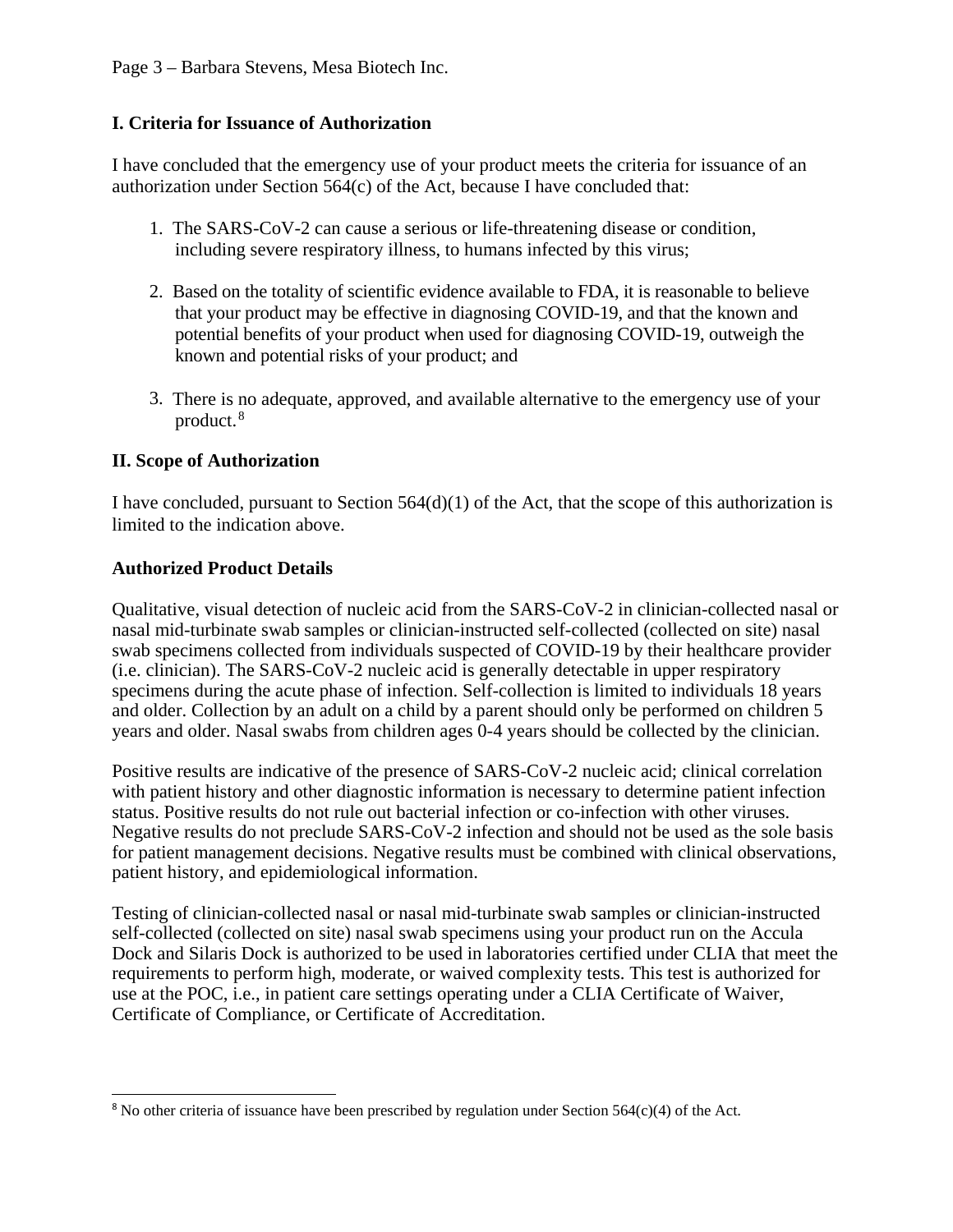Page 4 – Barbara Stevens, Mesa Biotech Inc.

Your product's Test Cassette, when used with the applicable authorized systems automates all aspects of nucleic acid testing including lysis of the virus, reverse transcription of viral RNA to cDNA, nucleic acid amplification, and detection of the SARS-CoV-2 targeted sequences. The test results then are interpreted by the visualization of Blue Test Lines on the detection strip in the Test Cassette. The Accula SARS-CoV-2 Test includes the following materials or other authorized materials: SARS-CoV-2 Test Cassette, SARS-CoV-2 Buffer, Transfer Pipette, Sterile Swabs, SARS-CoV-2 High Positive Control swab, SARS-CoV-2 Low Positive Control swab, and SARS-CoV-2 Negative Control swab.

Your product also includes in the Test Cassette the following controls, or other authorized controls (as may be requested under Condition K. below), that are processed along with the patient samples when tested with your product. The controls listed below must generate expected results in order for a test to be considered valid, as outlined in the Instructions for Use:

- Internal Positive Control (labeled 'C' on the Test Cassette) non-infectious RNA bacteriophage in the Test Cassette and is used as the positive process control to verify assay steps (RNA extraction, reverse transcription, amplification and detection) were executed properly
- Negative Control (labeled 'NC' on the Test Cassette) non-SARS-CoV-2 nucleic acid probe is used as a negative control for false positive results due to nonspecific binding

Your product also comes with external positive (high and low) and negative control swabs, or other authorized controls (as may be requested under Condition K. below), to be run as outlined in the Instructions for Use, described below.

The labeling entitled "Accula Test SARS-CoV-2 Test" Instructions for Use, (available at [https://www.fda.gov/medical-devices/coronavirus-disease-2019-covid-19-emergency-use](https://www.fda.gov/medical-devices/coronavirus-disease-2019-covid-19-emergency-use-authorizations-medical-devices/vitro-diagnostics-euas)[authorizations-medical-devices/vitro-diagnostics-euas\)](https://www.fda.gov/medical-devices/coronavirus-disease-2019-covid-19-emergency-use-authorizations-medical-devices/vitro-diagnostics-euas), "Accula Test SARS-CoV-2 Quick Reference Guide," the "Accula Test SARS-CoV-2 Quick Reference Guide for Nasal Swab Specimens," the Kit Card, and the following fact sheets pertaining to the emergency use, are required to be made available as set forth in the Conditions of Authorization (Section IV), and are collectively referred to as "authorized labeling":

- Fact Sheet for Healthcare Providers: Mesa Biotech Inc. Accula SARS-CoV-2 Test
- Fact Sheet for Patients: Mesa Biotech Inc. Accula SARS-CoV-2 Test

The above described product, with the authorized labeling provided as set forth in the Conditions of Authorization (Section IV), is authorized to be distributed to and used by authorized laboratories under this EUA, despite the fact that it does not meet certain requirements otherwise required by applicable federal law.

I have concluded, pursuant to Section 564(d)(2) of the Act, that it is reasonable to believe that the known and potential benefits of your product, when used consistent with the Scope of Authorization of this letter (Section II), outweigh the known and potential risks of your product.

I have concluded, pursuant to Section 564(d)(3) of the Act, based on the totality of scientific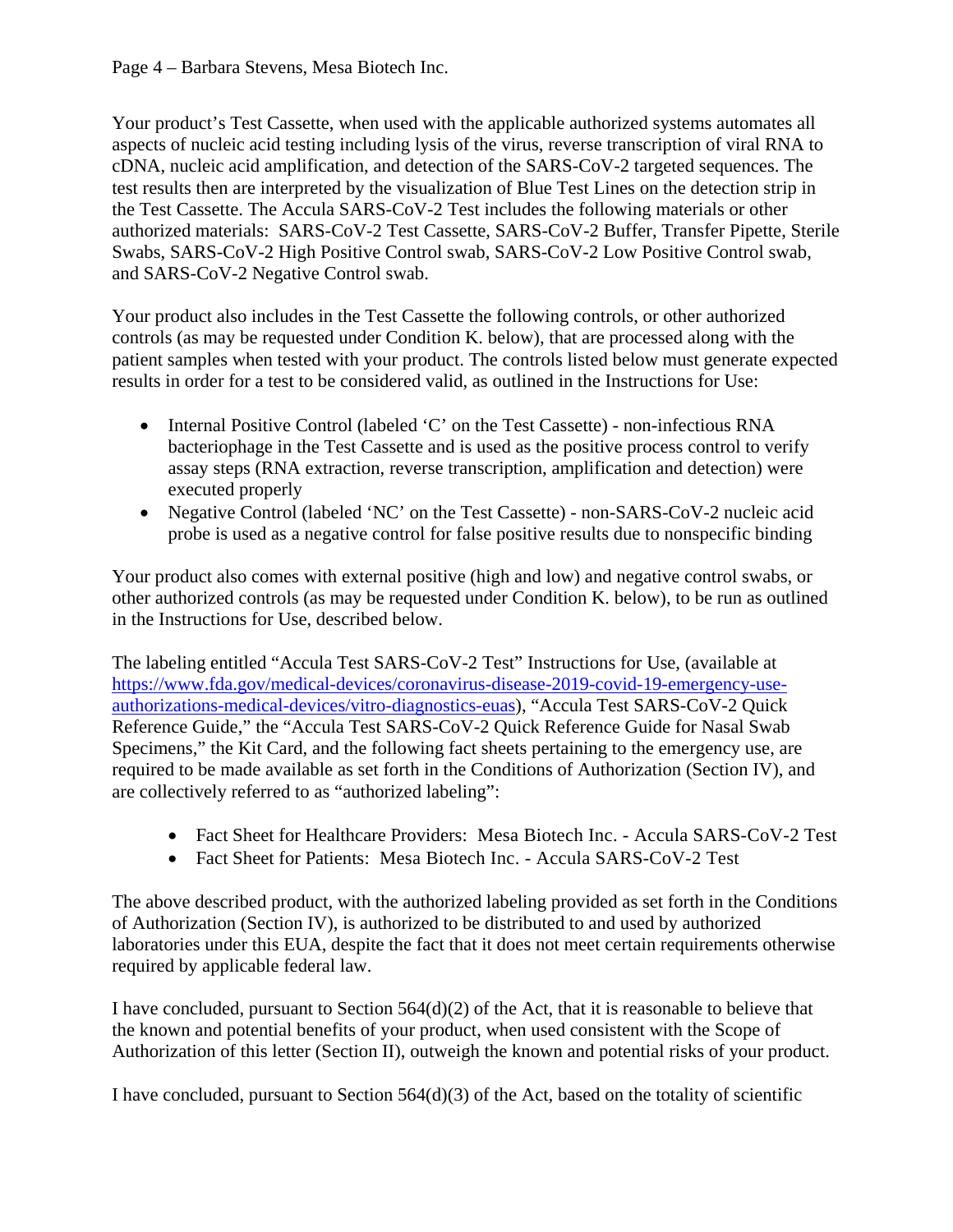evidence available to FDA, that it is reasonable to believe that your product may be effective in diagnosing COVID-19, when used consistent with the Scope of Authorization of this letter (Section II), pursuant to Section  $564(c)(2)(A)$  of the Act.

FDA has reviewed the scientific information available to FDA, including the information supporting the conclusions described in Section I above, and concludes that your product (as described in the Scope of Authorization of this letter (Section II)) meets the criteria set forth in Section 564(c) of the Act concerning safety and potential effectiveness.

The emergency use of your product under this EUA must be consistent with, and may not exceed, the terms of this letter, including the Scope of Authorization (Section II) and the Conditions of Authorization (Section IV). Subject to the terms of this EUA and under the circumstances set forth in the Secretary of HHS's determination under Section 564(b)(1)(C) of the Act described above and the Secretary of HHS's corresponding declaration under Section 564(b)(1) of the Act, your product is authorized for the indication above.

# **III. Waiver of Certain Requirements**

I am waiving the following requirements for your product during the duration of this EUA:

• Current good manufacturing practice requirements, including the quality system requirements under 21 CFR Part 820 with respect to the design, manufacture, packaging, labeling, storage, and distribution of your product, but excluding Subpart H (Acceptance Activities, 21 CFR 820.80 and 21 CFR 820.86), Subpart I (Nonconforming Product, 21 CFR 820.90), and Subpart O (Statistical Techniques, 21 CFR 820.250).

# **IV. Conditions of Authorization**

Pursuant to Section 564(e) of the Act, I am establishing the following conditions on this authorization:

# **Mesa Biotech Inc. (You) and Authorized Distributor(s)[9](#page-4-0)**

- A. Your product must comply with the following labeling requirements under FDA regulations: the intended use statement  $(21 \text{ CFR } 809.10(a)(2)$ ,  $(b)(2))$ ; adequate directions for use (21 U.S.C. 352(f)), (21 CFR 809.10(b)(5), (7), and (8)); appropriate limitations on the use of the device including information required under 21 CFR 809.10(a)(4); and any available information regarding performance of the device, including requirements under 21 CFR 809.10(b)(12).
- B. You and authorized distributor(s) must make your product available with the authorized labeling to authorized laboratories.

<span id="page-4-0"></span> $\overline{a}$ <sup>9</sup> "Authorized Distributor(s)" are identified by you, Mesa Biotech Inc., in your EUA submission as an entity allowed to distribute your product.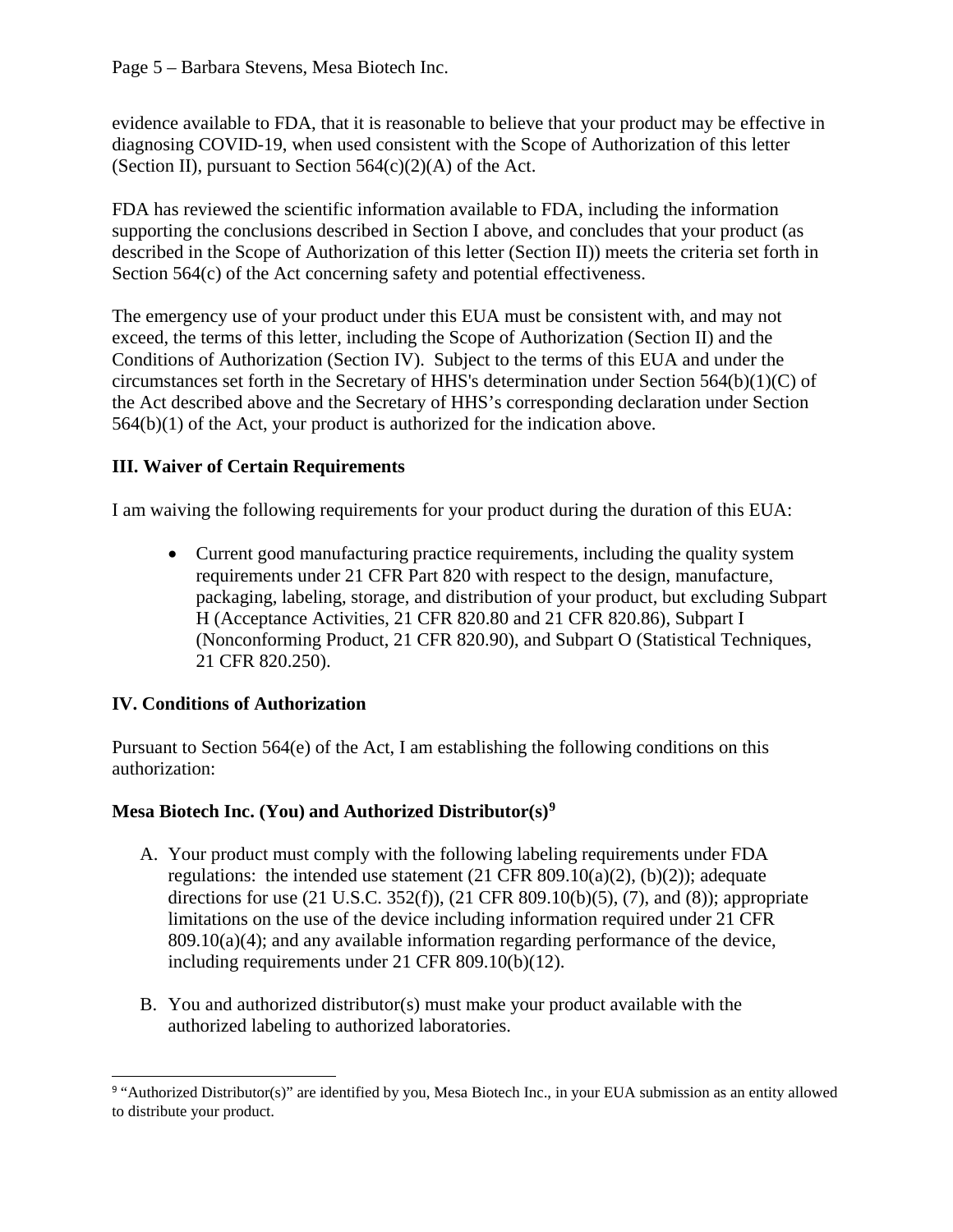Page 6 – Barbara Stevens, Mesa Biotech Inc.

- C. You and authorized distributor(s) must make available on your website(s) the authorized labeling.
- D. You and authorized distributors must include a physical copy of the authorized Kit Card with each shipped product and at least one physical copy of the "Accula Test SARS-CoV-2 Quick Reference Guide for Nasal Swab Specimens" per shipment, to authorized laboratories. The "Accula Test SARS-CoV-2 Test" Instructions for Use and the "Accula Test SARS-CoV-2 Quick Reference Guide," must be made electronically available, with the opportunity to request a copy in paper form, and after such request, you must promptly provide the requested information without additional cost.
- E. You and authorized distributor(s) must inform authorized laboratories and relevant public health authorities of this EUA, including the terms and conditions herein, and any updates made to your product and authorized labeling.
- F. Through a process of inventory control, you and authorized distributor(s) must maintain records of the authorized laboratories and patient care settings to which they distribute the test and number of tests they distribute.
- G. You and authorized distributor(s) must collect information on the performance of your product. You must report to FDA any suspected occurrence of false positive and false negative results and significant deviations from the established performance characteristics of the product of which you become aware.
- H. You and authorized distributor(s) are authorized to make available additional information relating to the emergency use of your product that is consistent with, and does not exceed, the terms of this letter of authorization.

#### **Mesa Biotech Inc. (You)**

- I. You must notify FDA of any authorized distributor(s) of your product, including the name, address, and phone number of any authorized distributor(s).
- J. You must provide authorized distributor(s) with a copy of this EUA and communicate to authorized distributor(s) any subsequent amendments that might be made to this EUA and its authorized accompanying materials (e.g., Fact Sheets).
- K. You may request changes to this EUA for your product, including to the Scope of Authorization (Section II in this letter) or to the authorized labeling, including requests to make available additional authorized labeling specific to an authorized distributor. Such additional labeling may use another name for the product but otherwise must be consistent with the authorized labeling, and shall not exceed the terms of authorization of this letter. Any request for changes to this EUA should be submitted to the Division of Microbiology (DMD)/Office of Health Technology 7 (OHT7)-Office of In Vitro Diagnostics and Radiological Health (OIR)/Office of Product Evaluation and Quality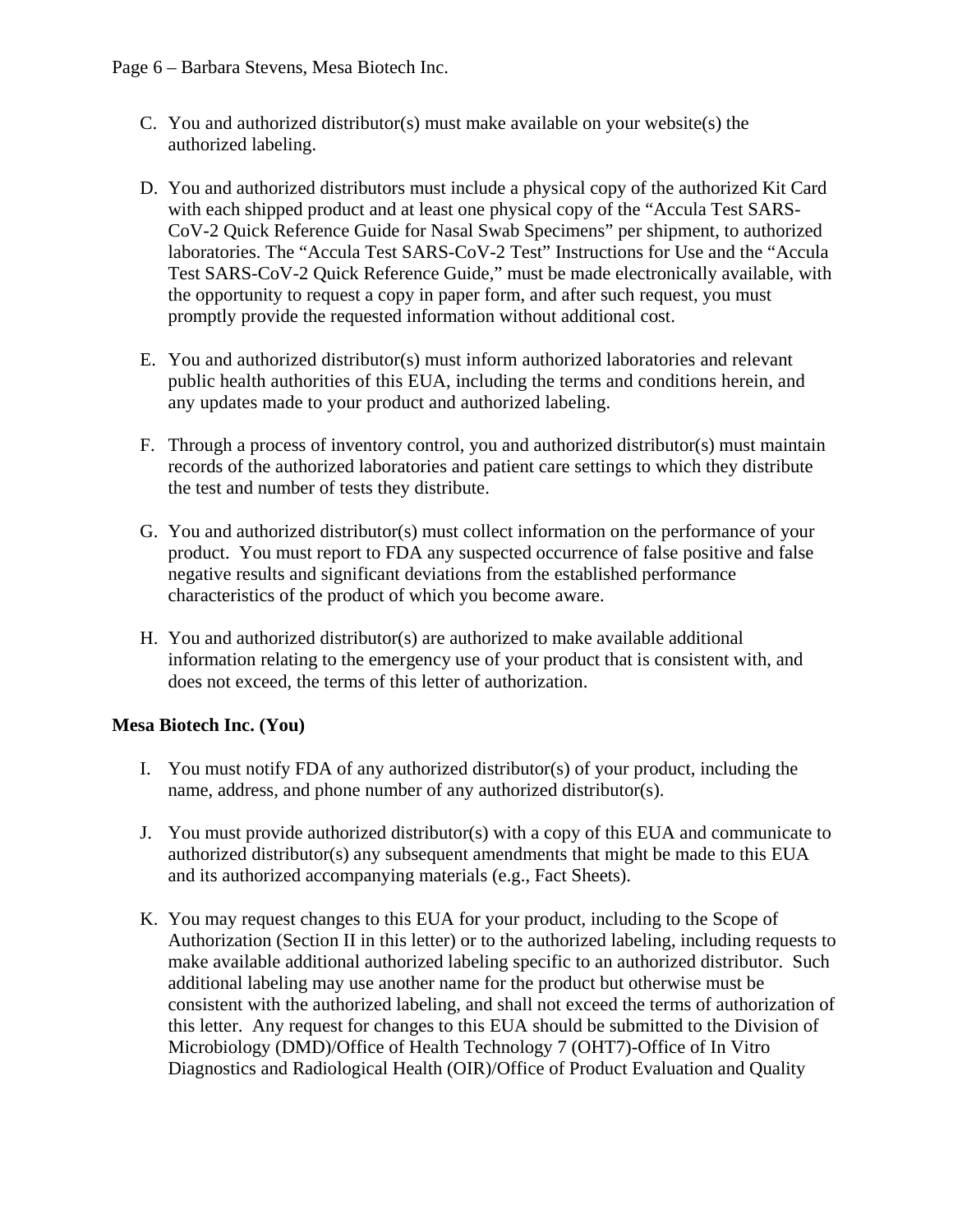(OPEQ)/Center for Devices and Radiological Health (CDRH) and require appropriate authorization from FDA prior to implementation.

- L. You must comply with the following requirements in accordance with FDA regulations: Subpart H (Acceptance Activities, 21 CFR 820.80 and 21 CFR 820.86), Subpart I (Nonconforming Product, 21 CFR 820.90), and Subpart O (Statistical Techniques, 21 CFR 820.250).
- M. You must have lot release procedures and the lot release procedures, including the study design and statistical power, must ensure that the tests released for distribution have the clinical and analytical performance claimed in the authorized labeling.
- N. If requested by FDA, you must submit lot release procedures to FDA, including sampling protocols, testing protocols, and acceptance criteria, that you use to release lots of your product for distribution in the U.S. If such lot release procedures are requested by FDA, you must provide it within 48 hours of the request.
- O. You must evaluate the analytical limit of detection and assess traceability<sup>[10](#page-6-0)</sup> of your product with any FDA-recommended reference material(s). After submission to FDA and FDA's review and concurrence with the data, you must update labeling to reflect the additional testing. Such labeling updates will be made in consultation with, and require concurrence of, DMD/OHT7-OIR/OPEQ/CDRH.
- P. You will evaluate the specimen stability for your product in an FDA agreed upon postauthorization study to support 24 hour specimen stability in refrigerated conditions within 30 calendar days of the date of this letter (unless otherwise agreed to with DMD/OHT7-OIR/OPEQ/CDRH). After submission to FDA and FDA's review of and concurrence with the data, you will update authorized labeling to reflect the additional analysis. Such labeling updates will be made in consultation with, and require concurrence of, DMD/OHT7-OIR/OPEQ/CDRH.
- Q. You must have a process in place to track adverse events, including any occurrence of false results and report to FDA in accordance with 21 CFR Part 803.

# **Authorized Laboratories**

- R. Authorized laboratories using your product must include with test result reports, all authorized Fact Sheets. Under exigent circumstances, other appropriate methods for disseminating these Fact Sheets may be used, which may include mass media.
- S. Authorized laboratories using your product must use your product as outlined in the Instructions for Use. Deviations from the authorized procedures, including the authorized instruments, authorized clinical specimen types, authorized control materials, authorized other ancillary reagents and authorized materials required to use your product are not permitted.

<span id="page-6-0"></span><sup>&</sup>lt;sup>10</sup> Traceability refers to tracing analytical sensitivity/reactivity back to an FDA-recommended reference material.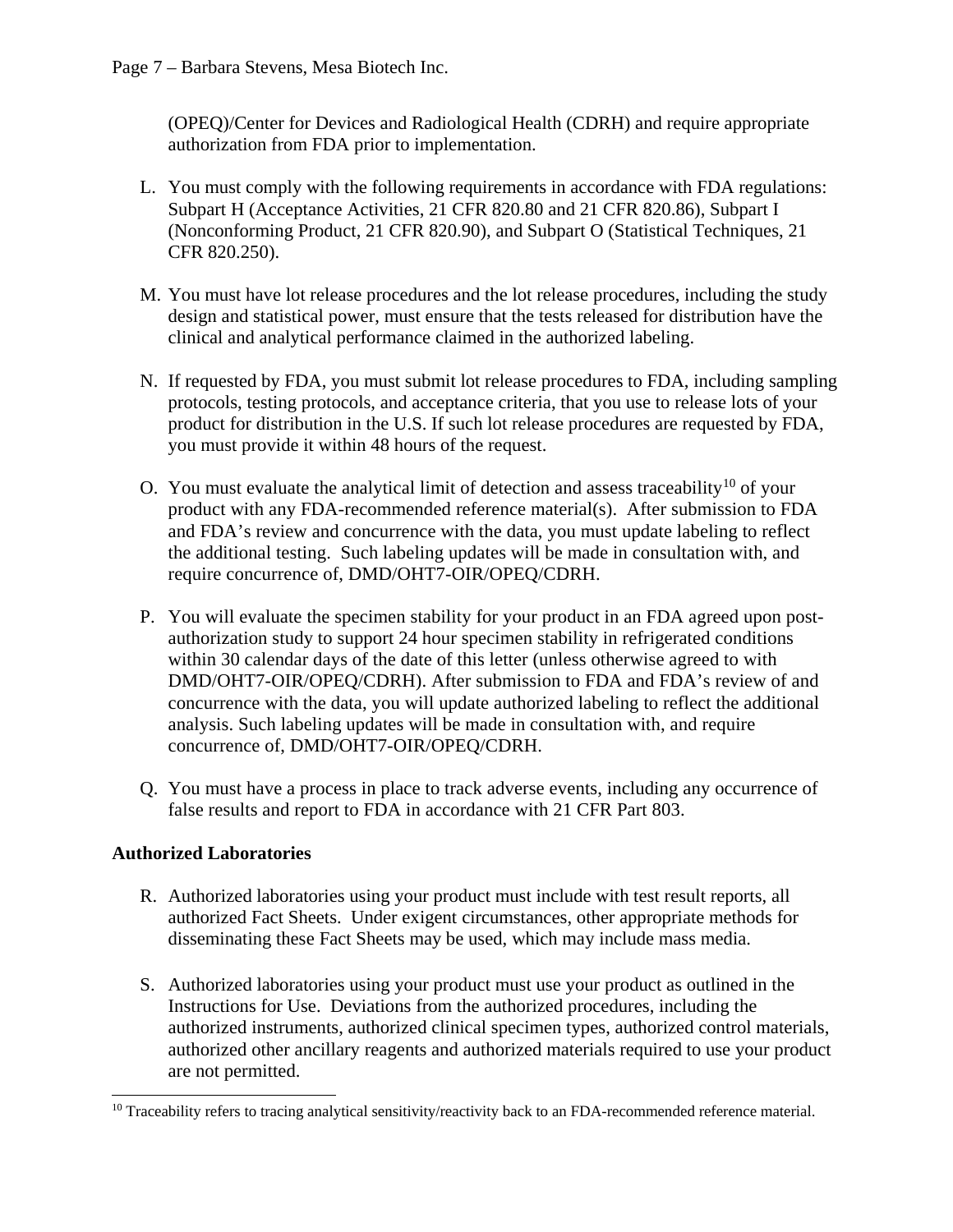- T. Authorized laboratories that receive your product must notify the relevant public health authorities of their intent to run your product prior to initiating testing.
- U. Authorized laboratories using your product must have a process in place for reporting test results to healthcare providers and relevant public health authorities, as appropriate.
- V. Authorized laboratories must collect information on the performance of your product and report to DMD/OHT7-OIR/OPEQ/CDRH (via email: [CDRH-EUA-](mailto:CDRH-EUA-Reporting@fda.hhs.gov)[Reporting@fda.hhs.gov\)](mailto:CDRH-EUA-Reporting@fda.hhs.gov) and you (via email: [info@mesabiotech.com\)](mailto:info@mesabiotech.com) any suspected occurrence of false positive or false negative results and significant deviations from the established performance characteristics of your product of which they become aware.
- W. All operators using your product must be appropriately trained in performing and interpreting the results of your product, use appropriate personal protective equipment when handling this kit, and use your product in accordance with the authorized labeling.

### **Mesa Biotech Inc. (You), Authorized Distributor(s) and Authorized Laboratories**

X. You, authorized distributors, and authorized laboratories using your product must ensure that any records associated with this EUA are maintained until otherwise notified by FDA. Such records must be made available to FDA for inspection upon request.

### **Conditions Related to Printed Materials, Advertising and Promotion**

- Y. All descriptive printed matter, advertising, and promotional materials relating to the use of your product shall be consistent with the authorized labeling, as well as the terms set forth in this EUA and meet the requirements set forth in section  $502(a)$ ,  $(q)(1)$ , and (r) of the Act and FDA regulations.
- Z. No descriptive printed matter, advertising, or promotional materials relating to the use of your product may represent or suggest that this test is safe or effective for the detection of SARS-CoV-2.
- AA. All descriptive printed matter, advertising, and promotional materials relating to the use of your product shall clearly and conspicuously state that:
	- This test has not been FDA cleared or approved, but has been authorized for emergency use by FDA under an EUA for use by authorized laboratories;
	- This test has been authorized only for the detection of nucleic acid from SARS-CoV-2, not for any other viruses or pathogens; and
	- The emergency use of this test is only authorized for the duration of the declaration that circumstances exist justifying the authorization of emergency use of in vitro diagnostics for detection and/or diagnosis of